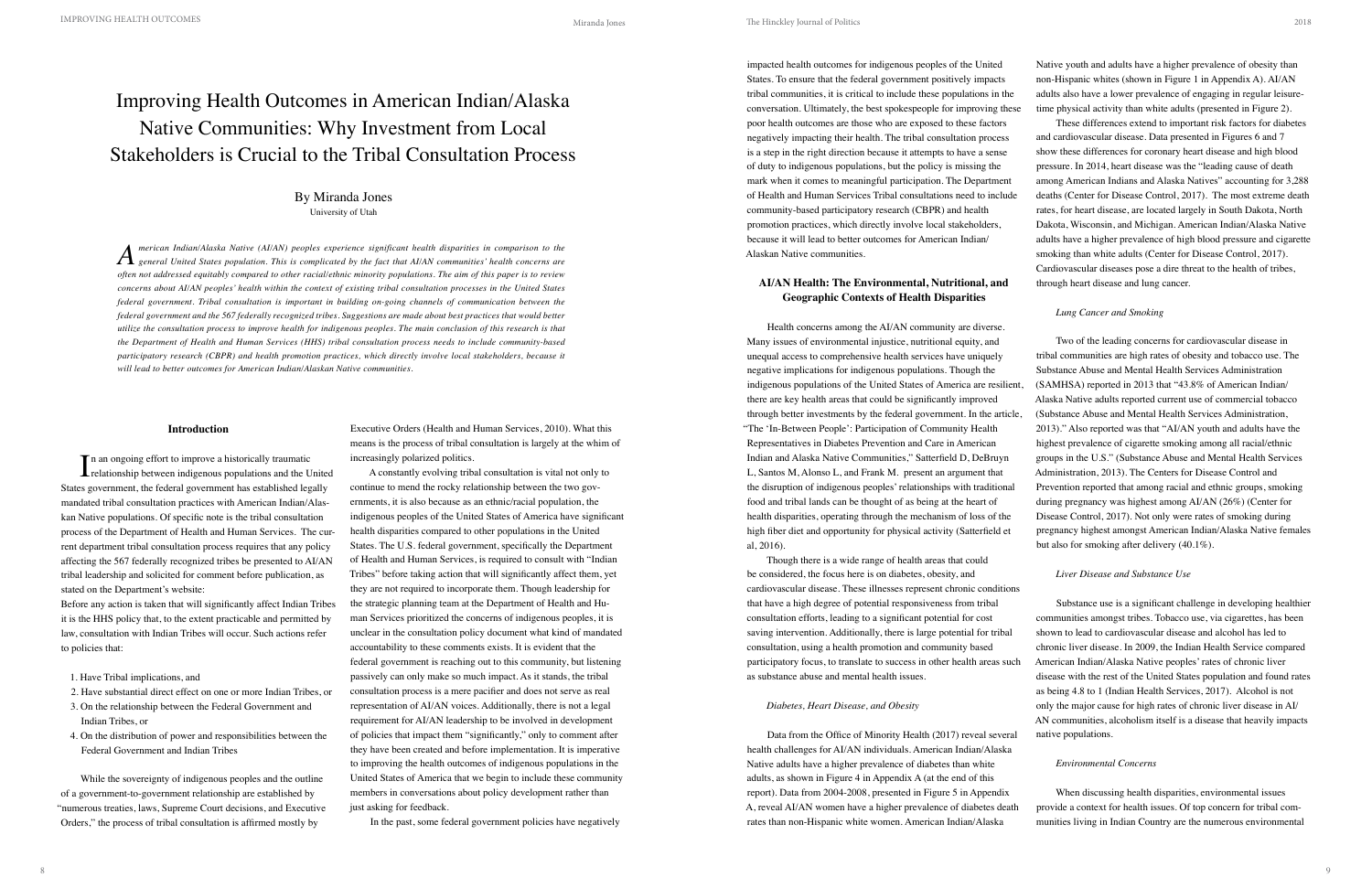crises taking place on their land. After over a century of hard rock mining there are more than 160,000 abandoned mines that span the western side of the United States of America (Arizona, California, Colorado, Idaho, Montana, Nevada, New Mexico, Oregon, South Dakota, Utah, Washington, and Wyoming); the majority of which are on Native American lands. Native Americans that live near abandoned uranium mines have "an increased likelihood of developing multiple chronic diseases linked to their proximity to the mine waste and activities bringing them in contact with the waste." Traditional lifestyles for members of tribal communities include using local plants for "sustenance, ceremonial or medicinal purposes," as well as, "drinking from historically used water sources," which ultimately can increase risk of exposure to mine wastes that now contaminate these sources (Lewis, Hoover, MacKenzie, 2017).

The Centers for Disease Control and Prevention and Health conducted a study in 2000 to assess the impact of miners working in uranium mines (National Institute for Occupational Safety, 2012). In this study, participants were divided between white and non-white (of the 757 miners, all but four were Native American, mainly Navajo) to observe the role, if any, that race may play in risk associated with exposure. Cause of death was analyzed specifically for strong evidence of an exposure-response relationship with radon progeny, the different radioactive products of decay of radon gas, in the mines (Canadian Coalition for Nuclear Responsibility, 2017). The researchers concluded that exposure to radon progeny (formerly known as radon daughters) was experienced by working miners but also possibly community members as well, and was connected with mortality from lung cancer, tuberculosis, pneumoconiosis, and other lung diseases.

### *Nutritional Challenges*

Lack of fertile land for agriculture, coupled with the existence of food deserts (defined as usually impoverished areas without access to fresh produce and health foods) presents a very challenging nutritional landscape for American Indian/Alaska Native peoples. Not only does the land and available resources nearby impact this population's ability to make healthy nutritional choices, this community also must straddle the complicated duality between culture and modern knowledge. The traditional, post-colonial diet of American Indian/Alaska Native communities creates vulnerabilities for developing both diabetes and cardiovascular disease.

The United States government provided food rations for American Indian/Alaska Native communities in the late 1800's, which included white flour, processed sugar, and lard. This has created a custom culinary staple, known as fry bread, which is rooted in current tribal culture. Fry bread has become a symbol for many urban indigenous peoples of both the strength of survival as well as the pain of inequality and lack of adequate resources. One slice of fry bread, the size of a large paper plate, has 700 calories and 25 grams of fat (Smithsonian, 2008). There has been a lot of discussion amongst AI/AN peoples about the role of fry bread for

their people. Some feel as though the fry bread tradition plays an integral role in powwows and other intertribal gatherings. Others, such as Indian writer and activist Suzan Shown Harjo, claim that fry bread is "emblematic of the long trails from home and freedom to confinement and rations" (Smithsonian, 2008). Whether on the side of preserving tradition through fry bread or feeling as if fry bread is the root of all native health challenges, this controversial tradition is leading the conversation about nutrition in tribal communities.

Poor nutrition has ripple effects throughout the entire tribal community, from diabetes to obesity to cardiovascular disease. This knowledge can create a sense of hopelessness for tribes as they try to improve their health outcomes (Satterfield et al, 2016). A study in Oklahoma assessed the perspectives of American Indian women who were 19 to 45 years old and had prior gestational diabetes, which is a type of diabetes that develops during pregnancy. Though the study was limited to 26 participants, not a large enough sample size to depend on, the clear attitudes expressed by the women are worth noting. The participants of this study felt that they would "inevitably develop diabetes, cardiovascular disease, or both; however, they were optimistic that they could delay onset with lifestyle change" (Jones et al, 2015). The CDC reports that "American Indian and Alaska Native adults are twice as likely to have diagnosed type 2 diabetes as non- Hispanic whites" as discussed earlier in this paper.

### *Geographic Concerns*

As of 2010, approximately 70 percent of American Indians and Alaska Native peoples live in urban areas, which represents an increase from 38% in 1970 to 60% in 2000 (United States Census, 2010). Yuan and colleagues (2014) observe that despite this emerging trend, AI/AN peoples can be thought of as an "invisible minority" as their health concerns are not addressed equally to other ethnic minority populations. Only 25 percent of urban AI/AN people reside in counties served by urban Indian health programs (Urban Indian Health Institute, 2013). Yuan also observed that urban AI/AN peoples' needs differ from those in reservation-based communities along two key dimensions. First, AI/AN peoples in urban areas might have less understanding of traditional practices as relocation to urban areas has disrupted traditional culture, yet there are no other structures in place to provide support. Second, there is an absence of sovereign governing bodies to provide valuable support to identifying and safeguarding individual rights to health care access. For these reasons, awareness of the potentially unique health and well-being concerns are important to keep in mind when considering the federal government's role in tribal consultation planning and implementation.

11 **10** 



**Tribal Consultation: Current Models of Communication between the Federal Government and American Indian/Alaska Native Communities**

As discussed, AI/AN populations experience unique health disparities that are important to address in order to improve and ensure the health of current and future generations of indigenous peoples. An opportunity to improve the health of AI/AN populations is by using the current practice of tribal consultation and building off the current policy with increased opportunities for shared participation by stakeholders from both AI/AN populations and the federal government. Tribal consultation is an official means of communication that provides a platform for respectful dialogue between the United States federal government and 567 federally-recognized tribes. The *This timeline provides key legislation and executive orders relevant to the*  Department of Health and Human Services defines "true and effec-*Department of Health and Human Services Tribal Consultation Policy.*  tive consultation" as a process that results in "information exchange, mutual understanding, and informed decision- making on behalf a significant effect on the health of tribal citizens (Jernigan et al, 2015). The next section provides important examples of the of the Tribal governments involved and the Federal Government" (Health and Human Services, 2011). Consultation with tribes has promise of an enhanced partnership between the federal governbeen upheld through Presidential Memoranda (1994, 2004, and ment, in this case in the realm of the Department of Health and 2009), an Executive Order (131715 in 2000), and several pieces of Human Services programs and sponsored research, and indigenous peoples. This will model how healthcare can be more effective with legislation. Through this process, the U.S. government is able to increased culturally competency. inventory existing legislation that supports AI/AN communities as well as identify resources that could be strengthened. By addressing gaps in supportive infrastructure for American Indians/Alaska Na-**The Department of Health and Human Services: Brief List of Current Programs that Impact American Indian/** tive peoples, the United States government upholds accountability **Alaska Native Communities** to this population. The Department of Health and Human Services states that the "goal of this policy includes, but is not limited to, eliminating health and human service disparities of Indians, ensur-The United States government has been working to improve these health disparities. The Special Diabetes Program for Indians (SDPI) was established by Congress in 1997 to provide "funds for

government is supported by legislation passed as early as 1965, with the Older Americans Act, to as recently as 2010 with the 119 (HHS Consultation Policy).

There remains much that can be done to elevate and refine the practice of tribal consultation to better function as an important form of health promotion in AI/AN communities. The fact that tribes function as sovereign nations presents an opportunity for

ing that access to critical health and human services is maximized, and to advance or enhance the social, physical, and economic status of Indians" (Health and Human Services, 2011). The Department of Health and Human Services, as well as the federal government as a whole, plays a crucial role in addressing these health concerns by maintaining their dedication to the practice of tribal consultation. Not only will this continued effort improve health outcomes for AI/AN communities, it is also mandated by the law through Executive Orders and legislation that supports health promotion activities, which includes a consideration of community-based participatory research models. Departments in the federal government that oversee issues related to health, such as the Department of Health and Human Services, should consider evidence-based strategies and subsequent data when working to strengthen tribal consultation and AI/AN health outcomes. Consultation between tribal communities and the federal Patient Protection and Affordable Care Act, P.L. 111-148, 124 Stat. diabetes prevention and treatment services" through Indian Health Services (National Indian Health Board, 2017), which included a toolkit for diabetes prevention. Though the U.S. government has created programs for diabetes prevention in AI/AN communities, there is room for improvement. One of the current challenges in diabetes prevention is the ongoing need for culturally competent techniques, as there is a current disconnect between traditional physiological prevention techniques and techniques informed by consultation with AI/AN stakeholders. For example, the National Institute of Diabetes and Digestive and Kidney Disease (NIDDK) Diabetes Prevention Program (DPP) research showed "that a small amount of weight loss, achieved through lifestyle changes, could prevent the onset of type 2 diabetes in diverse populationsincluding American Indian people" which does not address the impact of culture on diet and exercise in tribal communities (National Institute of Diabetes and Digestive and Kidney Diseases, 2017). Findings from a recent analysis (Lagisetty et al, 2017) reinforce that cultural tailoring is necessary for successful diabetes

intervention. The work of Lagisetty et al. indicates that targeted diabetes interventions with culturally appropriate messaging can lower associated diabetes risk factors.

A recent effort to interdict in the issue of cardiovascular dis-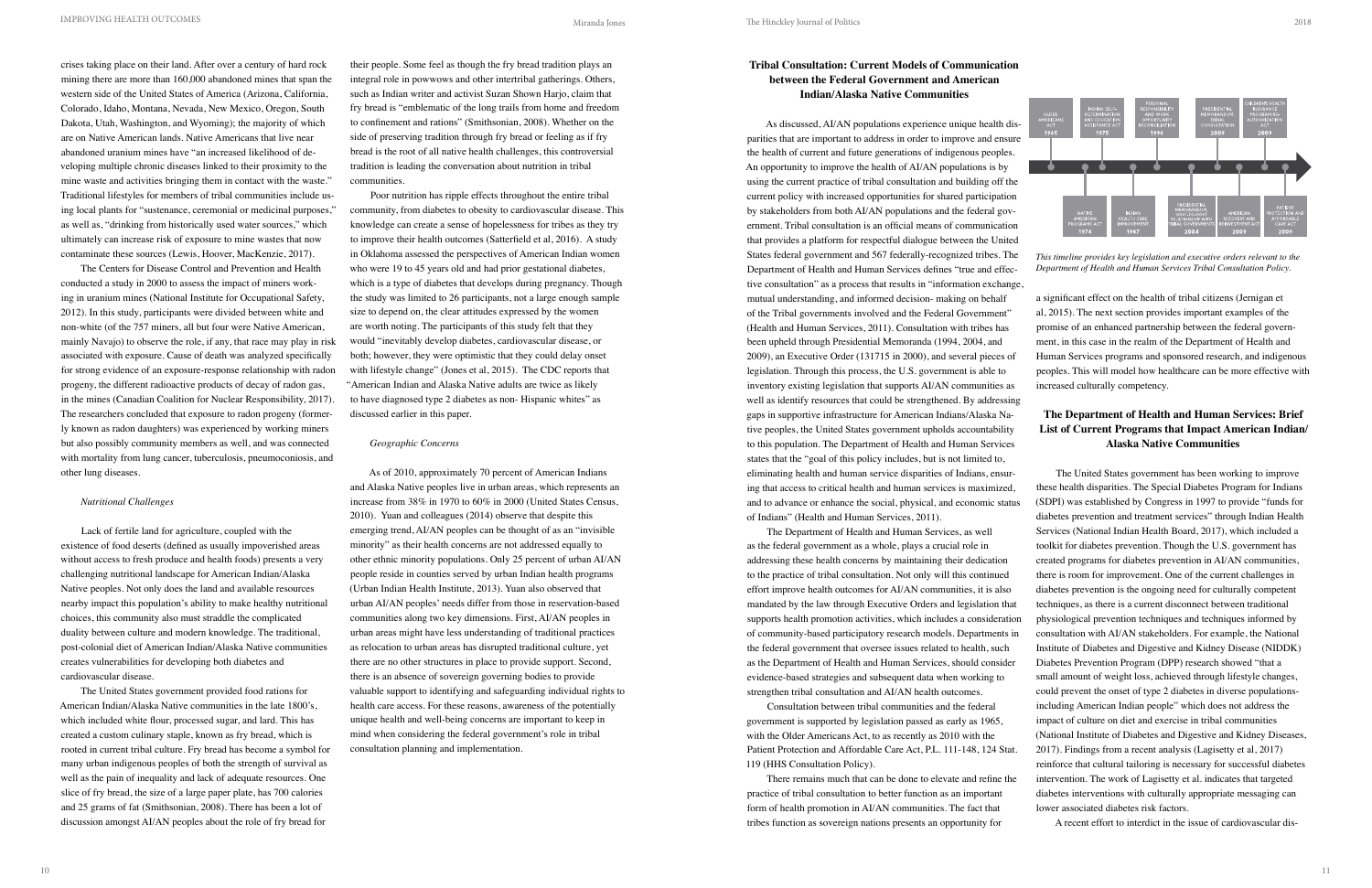eases involves the "Million Hearts" Initiative (Health and Human Services, 2016). This program was funded by HHS and utilized culturally appropriate language and sought leadership input from AI/AN voices. This program aimed to assess an approach to reduction in the ten-year predicted risk of atherosclerotic cardiovascular disease (ASCVD) by implementing cardiovascular preventive strategies to manage the "ABCS" (aspirin therapy in appropriate patients, blood pressure control, cholesterol management, and smoking cessation) (Tomaselli et al, 2011). This initiative identifies that American Indians and Alaska Native peoples die from "heart diseases at younger ages than other racial and ethnic groups in the United States," and that "36% of those who die of heart disease die before age 65"(Hunter, 2015).

In 2010, President Barack Obama signed the Tribal Law and Order Act which amended the Indian Alcohol and Substance Abuse Prevention and Treatment Act of 1986 (Indian Health Service, 2017). This expanded "the number of Federal agencies who are required to coordinate their efforts on alcohol and substance abuse issues in American Indian/Alaska Native communities"(Indian Health Service, 2017). Additionally, the federal government, via Indian Health Services, offers resources to help tribes develop a Tribal Action Plan (TAP). One of the ways the Tribal Action Plan assists tribal communities is that it "assesses the scope of the tribe's alcohol and substance abuse problems" as well as identifying and aligning "available resources and programs focused on prevention and treatment" (Indian Health Service, 2017) The reason that the Tribal Law and Order Act was significant was because it affirmed the Obama administration's commitment to working with indigenous peoples.

In addition, addressing the misuse of alcohol in Indian Country is a very important step in creating healthier tribal communities. The objective of the Alcohol and Substance Abuse Program (ASAP), created by the Indian Health Service, is "to reduce the incidence and prevalence of alcohol and substance abuse among the American Indian and Alaska Native (AI/AN) population to a level that is at or below the general U.S. population" (Indian Health Service, 2017). The programs within the Alcohol and Substance Abuse Program work to improve access to behavioral health services by means of "telebehavioral health methods, and by providing a comprehensive array of preventative, education, and treatment services" (Indian Health Service, 2017).

# **Community-Based Participatory Research and the Health Promotion Approach: Investing in Local Stakeholders to Improve Health Outcomes for AI/AN Populations**

There have been important examples of federal involvement in research using culturally targeted approaches to reducing important health disparities in AI/AN communities. One approach that could be leveraged as a way to extend and enrich the process of tribal consultation is to imbed the practice in a community-based participatory approach. Community-based participatory research is defined as a collaborative approach involving partners across the research process where partners contribute expertise and share the decision making process (McOliver et al, 2015). Communitybased participatory research can also be an important health promotion approach in AI/AN communities and can be thought of an important process to empower individuals to increase control and improve health (Green & Kreuter, 1990). In order to understand the possible impact of implementing these techniques, it is vital to acknowledge key health disparities in tribal communities, as well as their origins.

Community-based participatory research is a powerful tool for addressing health disparities experienced by AI/AN populations and can also be seen as an important component of tribal consultation, as argued by Jernigan and colleagues (2015). Community based participatory research is a framework that brings together health education, research, and social action and rests on the activities and principles of co-learning, determining mutual benefit, and long term collaborative commitment to dialogue by the parties involved. Endorsed by the Institute of Medicine (2012), this approach recognizes the value of regarding tribal nations as equal partners who should inform health promotion activities with traditional knowledge rooted in community priorities where local stakeholders are active partners in research and interventions.

The United States government has already used a community based participatory approach to extend the efforts of tribal consultation effectively in various sectors of the government. For example, the National Institutes of Health (NIH) has established the NIH Tribal Consultation Advisory Committee as a complementary mechanism for the exchange of information between National Institutes of Health and tribal representatives that will enhance existing nation to nation consultation activities. As a supplement to this effort, the National Institutes of Health have developed programs that support Native investigators by funding health research and interventions in tribal settings. One promising component of this initiative is the NIH Native Investigator Development Program which will train minority researchers in research methods so that there can be scientific researchers who are from the AI community. This initiative is poised to increase the number of native researchers who can be successful in applying for federal grant support. At present, available estimates suggest that only 41 AI/AN PhDs submitted major National Institute of Health grants (RO1 mechanism) over a six-year period (Jernigan, 2015). The training of Native American researchers has the potential to realize the outcome of native scientists who can truly work in consultation with tribal members to use community based participatory research techniques to address health disparities with rigorous methods that are sensitive to community based collaborative health goals.

One key issue when integrating community-based participatory research methods in tribal communities is the community capacity to sustain health intervention best practices beyond the timeline of a given intervention. Remedying this issue will take

training, which has been shown by a recent effort by Jernigan and colleagues (2014) that yielded promising results. Their effort involved the Community-Campus Partnership for Health at the University of Washington and was an evidence-based CBPR curriculum (called Developing and Sustaining Community-Based Participatory Partnerships: A Skill-Building Curriculum or CCPH). It was designed for both academic researchers and community partners and was adapted for use as a part of a partnership running from 2010 to 2013. The goal was to develop research capacity to conduct research in three tribal communities and two tribal clinics in northern California. The seven-part curriculum was grounded in considering indigenous ways of knowing into each unit. The project led to some important policy level outcomes. One such policy outcome was the development of a tribal review board that served the unique role of determining appropriate research partnerships that effectively involved and benefited the community in a culturally respectful manner. This group used the end of the program to host a large event where there was an organized effort to produce a participatory publication that had the effect of drawing diverse voices into academic research (Jernigan et al, 2014). Another important policy outcome was the documentation and new dialogue around the complex role that tribal health clinics play in research in AI/AN communities. In the future, the established practice of tribal consultation can be an important supplement to this effort of building native research capacity for improving health outcomes. Communication about health promoting information is Johnson and colleagues (2016) seem to anticipate this call for community-based participatory research health and needs assessment of urban AI peoples. Using a mixed method research design to identify urban AI residents in Tulsa Oklahoma, roughly 650 adults and youth were surveyed about their community attitudes and health beliefs. Tulsa represents one of the largest AI populations in the United States. Using sites such as the long standing Indian Health Care Resource Center (IHCRC) as an organizational hub for community activity, urban Indian voices were consulted on the issues of wellness programs, mental health priorities, and the identification of community challenges and needs. Of these stated challenges, alcohol abuse, diabetes, and obesity, as well as a lack of tribal resources and services were among the highest ranked. The project staff at this CBPR project implemented a research-training curriculum that served to increase the research capacity of this community. The project also established a health promotion network that is designed to leave a community-based infrastructure that can support ongoing collaborative work. This infrastructure can also be adapted to a tribal consultation model for future communitybased health interventions in urban AI communities. This research is promising because it demonstrated how collaborative efforts between community members and research staff members can develop an enhanced system of care that can support and importantly extend the efforts of existing Indian health centers, which is important because existing health centers are relatively few in number so efforts such as those described in this program have the potential

At present the scientific community has lagged in their efforts in involving AI/AN peoples in research. Yuan (2014) notes that a PubMed literature review reveals that less than three percent of the research findings on AI/AN populations include data on urban AI populations. In response, they call for more engagement by diverse stakeholders in promoting research on and capacity among urban AI/AN communities. They call for the use of CBPR research as an important next step for improving the lives of AI/AN people living in urban areas.

another promising potential use of tribal communication practices. Geana and colleagues (2012) analyzed data from a sample of approximately 900 AI peoples residing in the Midwest states to explore native preferences for channels of health messaging as well as how AI peoples use health information prior to and during clinic visits. One important finding is that members of the AI population rely heavily on community resources in addition to traditional media outlets as a source of health information. Consequently, to effectively move the dial on existing health disparities, partnerships with Indian Health Services that involve sustained culturallytailored information campaigns will be best served by ongoing consultation between community stakeholders and members of various health organizations, including those in the federal sector. Ultimately, the messengers to AI/AN communities are just as important as the message. The emerging trend of the majority of the AI population living in urban areas merits special attention in this section on promising evidence based strategies of reducing health disparities. for much needed community extension of efforts. One crucial aspect of any research or consultation activity is demonstrated movement in reducing an identified health disparity area. One such success story can be found in the work of the Department of Health and Human Services in collaboration with the Centers for Disease Control and Prevention (Johnson et al, 2016). The Traditional Foods Project, 2008 to 2014, was developed as a result of the Balanced Budget Amendment (Law 105-33) which established the Special Diabetes Program for Indians. This was administered by the Indian Health Service in consultation with the Tribal Leaders Diabetes Committee. This process included the voices of 400 tribal members representing 171 tribal nations to inform planning, implementation, and evaluation. Early results of this evaluation reveal promising observations that involve the significance of land, interest in Native American food pathways, respect for traditional knowledge, and most importantly sustained efforts beyond the end of the project that will serve to make important impacts on efforts to reduce rates of diabetes and improve wellness.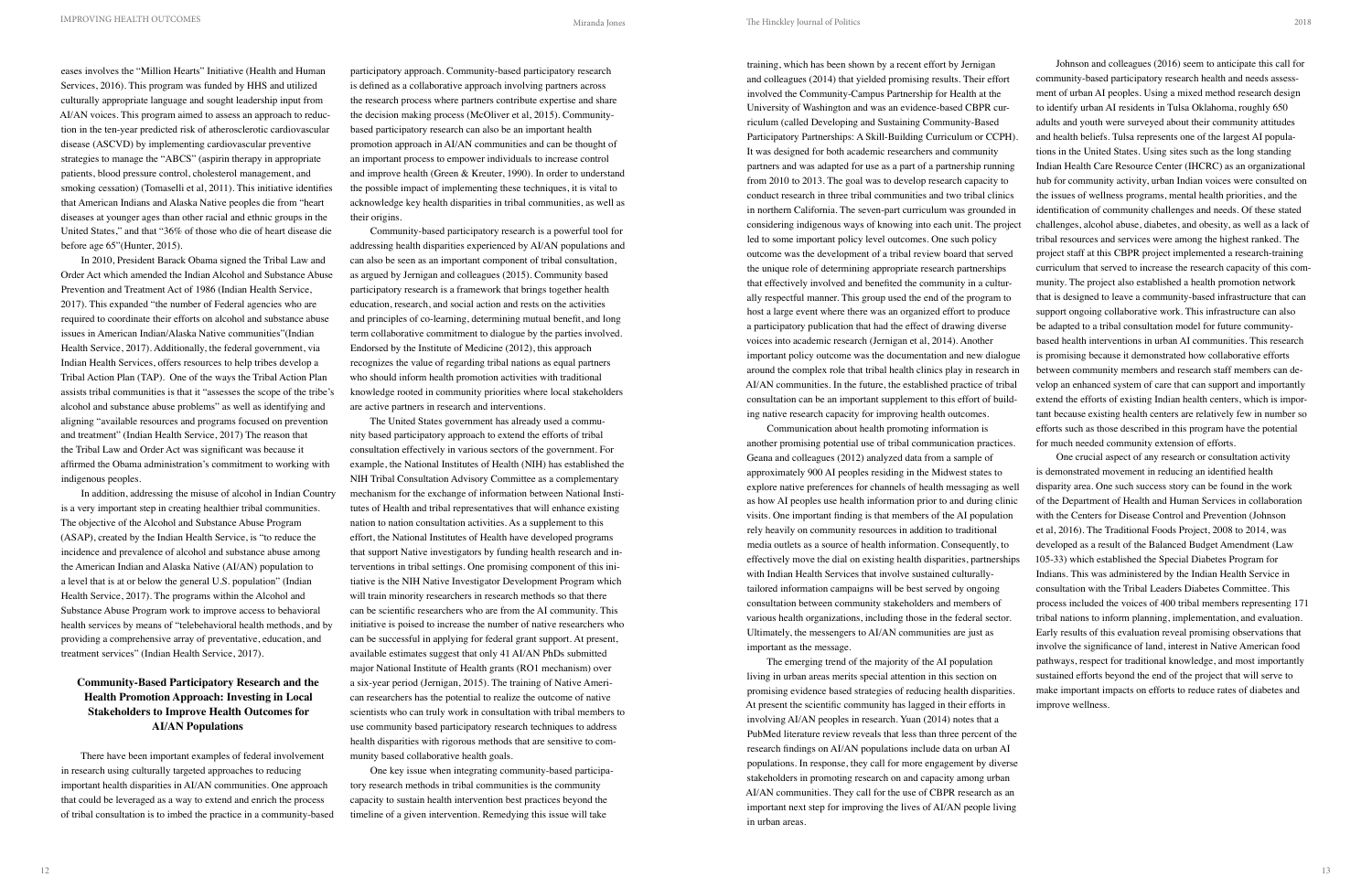# **Conclusion: The Gap Between the Needs of AI/AN Communities and the Programs that Currently Exist in the Federal Government**

Currently, there are important health disparities that exist for the AI/AN population. American Indian/Alaska Native people have unique cultural needs and history that require culturally responsive approaches to ensure they are successful. This report has highlighted some of these health concerns and the full list of AI/ AN specific health concerns is even longer. Adequately addressing these health concerns requires a comprehensive approach that will involve medical intervention, clinical care, effective medication, and health behavioral changes. A key component that will determine the success of these measures is the involvement of AI/ AN people as patients, co-learners, health advocates, and scientists. The Department of Health and Human Services has a structure in place for tribal communication that could be improved by pairing it with a community-based participatory research model.

Given early success of this approach as a health promotion model with key health concerns such as obesity and diabetes, other health problems such as liver disease and substance abuse could be significantly lessened by making tribal consultation paired community based participation models and subsequently should be an important strategic goal going forward. Tribal consultation and culturally competent models are essential to ensure that federal intervention does not make outcomes for AI/AN communities worse. This consultation process between AI/AN communities and the United States federal government can be enhanced by the employment of health promotion models that directly involve local AI/AN stakeholders in the process. Pursuing this goal holds the potential for making significant strides in the health and wellbeing of American Indians and Alaskan Natives in the years to come.

The current policy for tribal consultation in the Department of Health and Human Services is an important starting point but there is still considerable room for improvement. There is a mandate that the Department must provide consultation with the 567 federally-recognized AI/AN tribes for any policy that impacts these communities. There is not however a mandate that the provided feedback must be incorporated or implemented. As it stands, the policy serves more as a tool of appeasement than restorative justice.